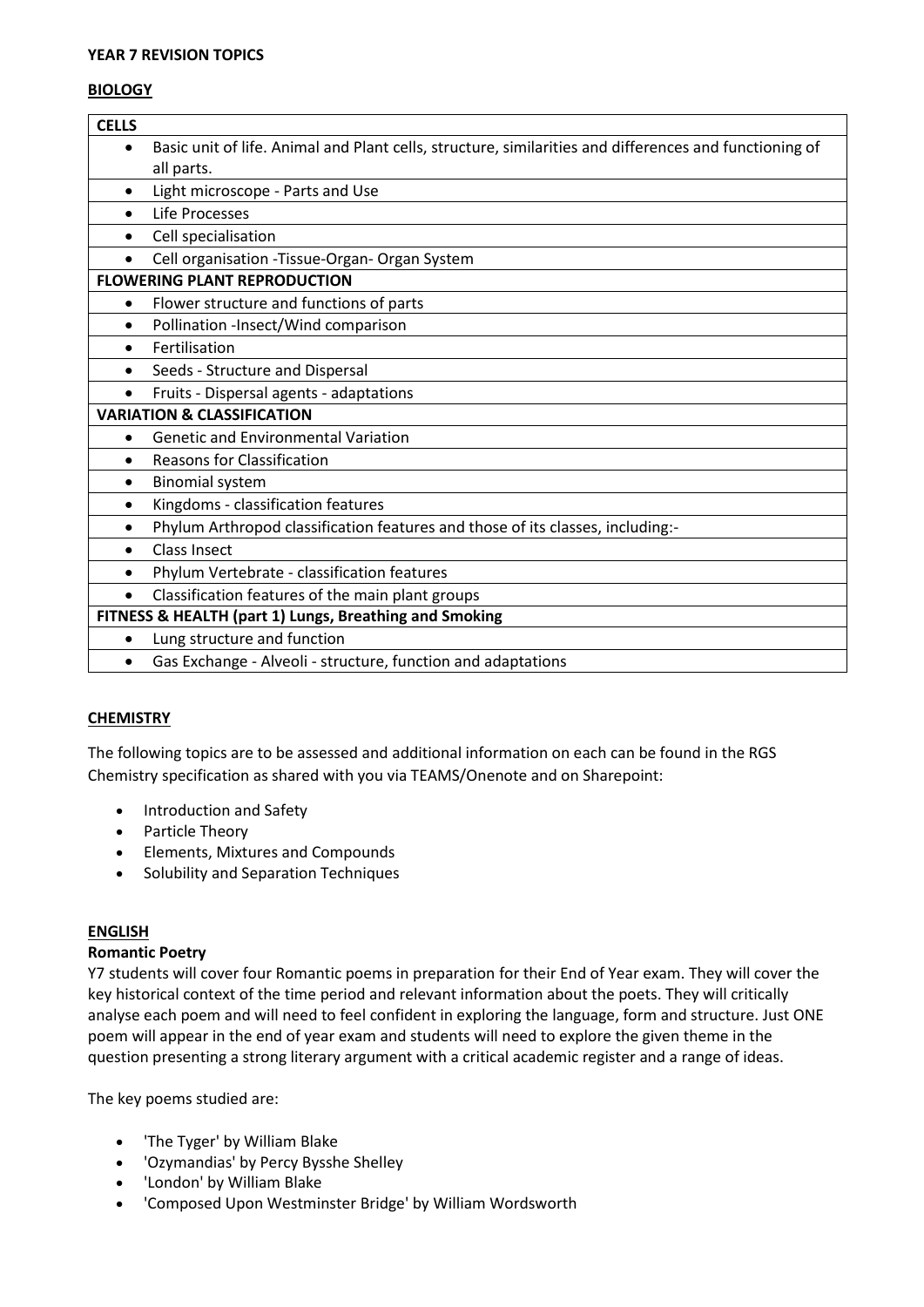#### **FRENCH**

- Greetings
- Personal details (name, age, etc.)
- Classroom objects
- Town and where you live (places and directions)
- Family
- House (rooms and furniture)
- Numbers 1-100
- Animals
- Colours
- Festivals
- Presents
- Clothes
- Descriptions
- Weather
- Activities
- Months / Days/ Seasons
- Time
- Likes and dislikes
- Etre, Avoir, Aller, ER verbs

## **GEOGRAPHY**

- What is Geography and UK places
- Mapwork
- Settlement
- Coasts

These are the general topics that will be examined, but please note that more detailed guidance will be given closer to the exams.

# **HISTORY**

Please revise the big enquiry questions you have been studying since September 2021:

- Why is 1066 one of the most famous dates in English history?
- Who had power: the Crown or the Church?
- Does King John deserve his terrible reputation?
- Was it all mud, muck and misery for medieval peasants?
- What happened when two worlds clashed? European and Native American encounters.

| <b>Number</b>              | <b>Sequences</b>       | <b>Shape</b>              | <b>Decimals</b>           |  |  |
|----------------------------|------------------------|---------------------------|---------------------------|--|--|
| - Tests for divisibility   | - Function machines    | - Regular shapes          | - Powers of 10            |  |  |
| - Financial Maths          | - Sequences and rules  | - Compound shapes         | - Ordering decimals /     |  |  |
| - Arithmetic of Negative   | - Missing terms        | - Surface area and        | estimates                 |  |  |
| Nos.                       | - nth term of linear   | volume of cubes and       | - Four Rules of Decimals  |  |  |
|                            | sequence               | cuboids                   |                           |  |  |
| <b>Number</b>              | Data                   | Algebra                   | <b>Fractions</b>          |  |  |
| - Squares and square roots | - Mode, mean, median,  | - Expressions and         | - Equivalent fractions    |  |  |
| - Rounding (dp and sf)     | range                  | substitution              | - Adding and subtracting  |  |  |
| - BIDMAS                   | - Statistical diagrams | - Simplifying expressions | fractions                 |  |  |
| - Multiplication and       | - Collecting and using | - Using and writing       | - Mixed numbers and       |  |  |
| division non-calculator    | data                   | formulae                  | improper fractions        |  |  |
| - Measurements in          |                        |                           | - Calculations with mixed |  |  |
| calculations / conversions |                        |                           | numbers                   |  |  |
| - Using a calculator       |                        |                           | - Mixed numbers           |  |  |

#### **MATHS**